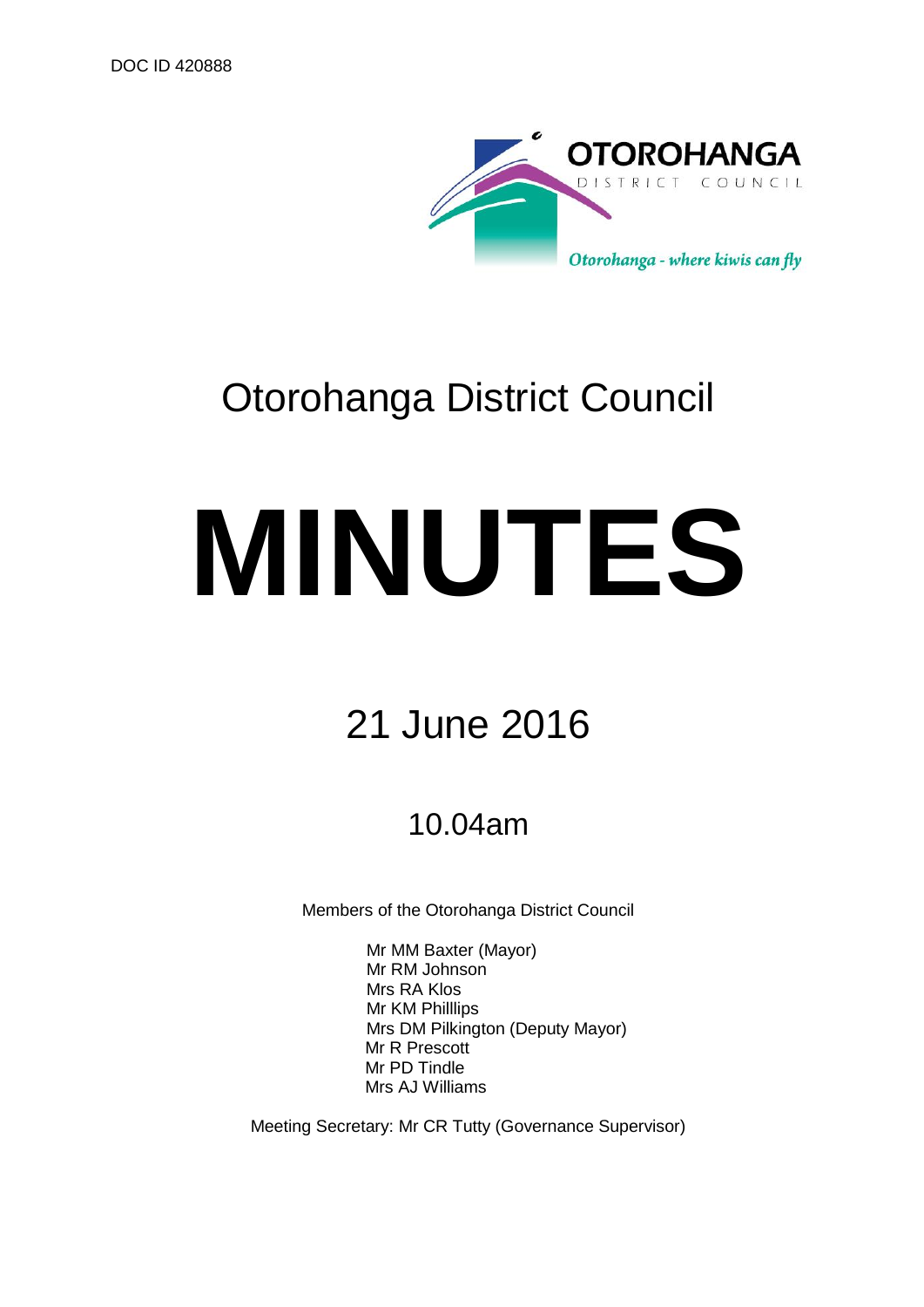## **OTOROHANGA DISTRICT COUNCIL**

21 June 2016

## **MINUTES**

### **ORDER OF BUSINESS:**

| <b>ITEM</b>           | <b>PRECIS</b>                                         | <b>PAGE</b> |
|-----------------------|-------------------------------------------------------|-------------|
| <b>PRESENT</b>        |                                                       | 1           |
| IN ATTENDANCE         |                                                       | 1           |
| <b>APOLOGY</b>        |                                                       | 1           |
| <b>OPENING PRAYER</b> |                                                       | 1           |
|                       | <b>CONFIRMATION OF MINUTES - 17 MAY 2016</b>          | 1           |
|                       | <b>ITEMS TO BE CONSIDERED IN GENERAL BUSINESS</b>     | 1           |
| MATTERS ARISING       |                                                       | 1           |
|                       | DECLARATION OF INTEREST                               | 1           |
| <b>REPORTS</b>        |                                                       |             |
| <b>ITEM 312</b>       | DISTRICT LIBRARIAN - LIBRARY BOOKS BY COURIER SERVICE | 2           |
| <b>ITEM 313</b>       | ANNUAL PLAN 2016 - 2017                               | 2           |
| <b>ITEM 314</b>       | RATES RESOLUTION 2016 - 2017                          | 3           |
| <b>ITEM 315</b>       | DISTRICT DEVELOPMENT STRATEGY                         | 8           |
| <b>ITEM 317</b>       | SUBMISSION - BOB HORSFALL RESERVE                     | 9           |
| <b>ITEM 316</b>       | CREATION OF ESPLANADE RESERVES                        | 9           |
| <b>ITEM 318</b>       | POSSIBLE SPORT SUPPORT GRANTS                         | 10          |
| <b>ITEM 319</b>       | ROAD LEGALISATION PART PUKETARATA ROAD                | 10          |
| <b>ITEM 322</b>       | APPLICATION FOR TEMPORARY ROAD CLOSURE - TARGA NZ     | 11          |
| <b>ITEM 320</b>       | ODC MATTERS REFERRED - 17 MAY 2016                    | 13          |
| <b>GENERAL</b>        |                                                       | 13          |
|                       | <b>MOTION TO EXCLUDE THE PUBLIC</b>                   | 15          |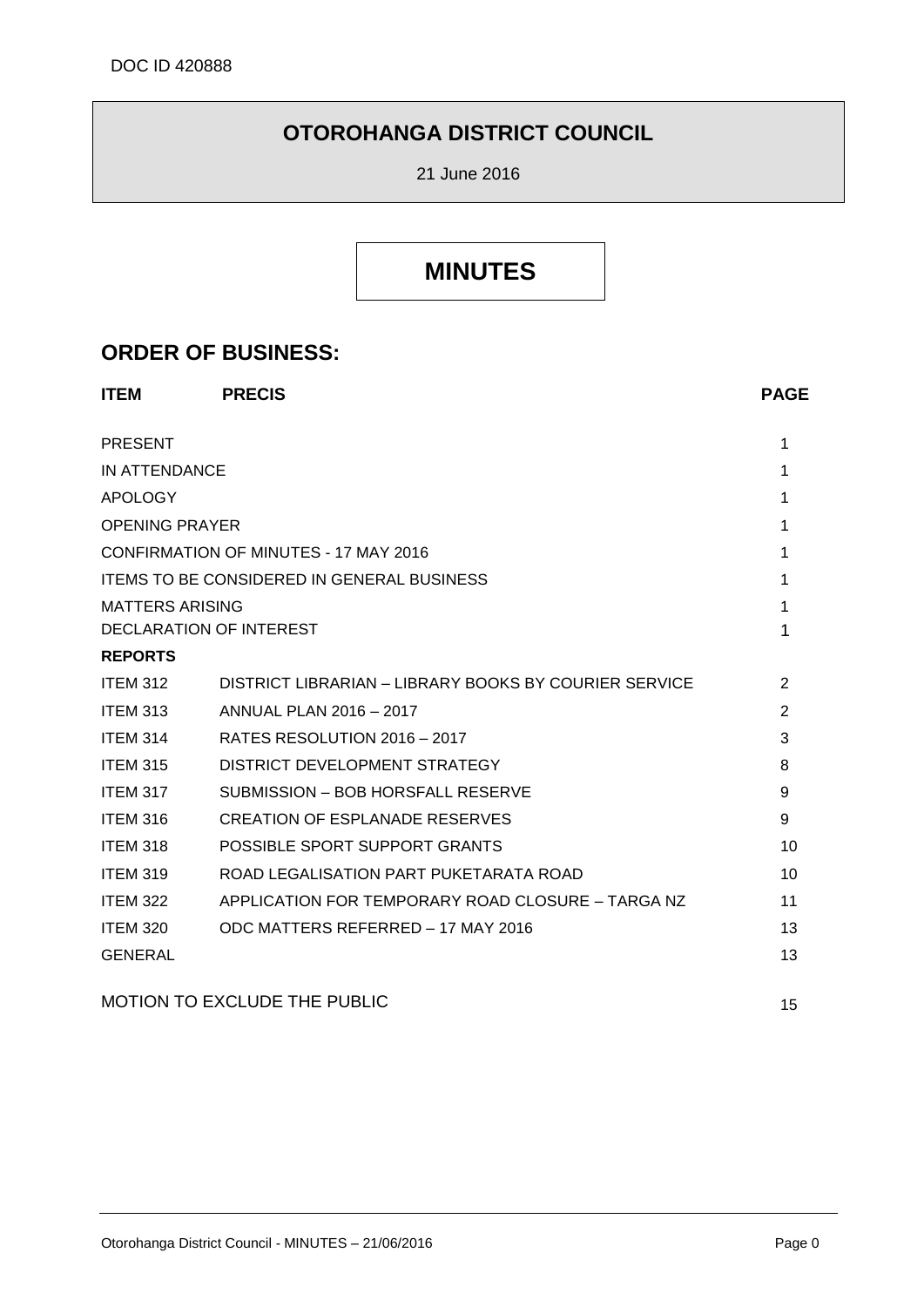#### **PRESENT**

Mr MM Baxter (Mayor), Councillors Mr RM Johnson, Mrs RA Klos, Mr KM Philllips, Mr R Prescott Mr PD Tindle, Mrs AJ Williams

#### **IN ATTENDANCE**

Messrs DC Clibbery (Chief Executive), GD Bunn (Finance & Administration Manager) and CR Tutty (Governance Supervisor)

His Worship declared the meeting open and welcomed those present.

#### **APOLOGY**

**Resolved** that the apology received from Councillor DM Pilkington (Deputy Mayor) be sustained.

#### **His Worship / Cr Prescott**

#### **OPENING PRAYER**

Councillor Klos read the Opening Prayer.

#### **CONFIRMATION OF MINUTES – 17 MAY 2016**

**Resolved** that the minutes of the meeting of the Otorohanga District Council held on 17 May 2016 as previously circulated, be approved as a true and correct record of those meetings

#### **Cr Tindle / Cr Phillips**

#### **MATTERS ARISING**

#### **REVISED DOG CONTROL FEES**

His Worship reported that Council's Animal Control Contractor will keep Council informed of any unrest due to the increase in the Dog Control Fees. He said one or two complaints have been received so far.

#### **DECLARATION OF INTEREST**

His Worship read the Declaration of Interest. He said this is something that members must be aware of and take note of.

The Finance and Administration Manager informed the members that this issue has been raised by Council's auditors, Deloitte. He said it allows members to declare an interest in any particular item.

Councillor Klos queried whether this related to both personal and or Community matters.

Councillor Johnson said there are situations where a member could stand to make personal gains not necessarily monetary gains.

His Worship expressed the opinion that the key point is that any matters of potential conflict of interest are brought to Councils attention.

Councillor Tindle suggested that a summary of the guidelines be prepared for members for future reference.

Councillor Phillips declared an interest in Item 318 – Possible Sport Support Grants, as he is a member of the Otorohanga Tennis Club.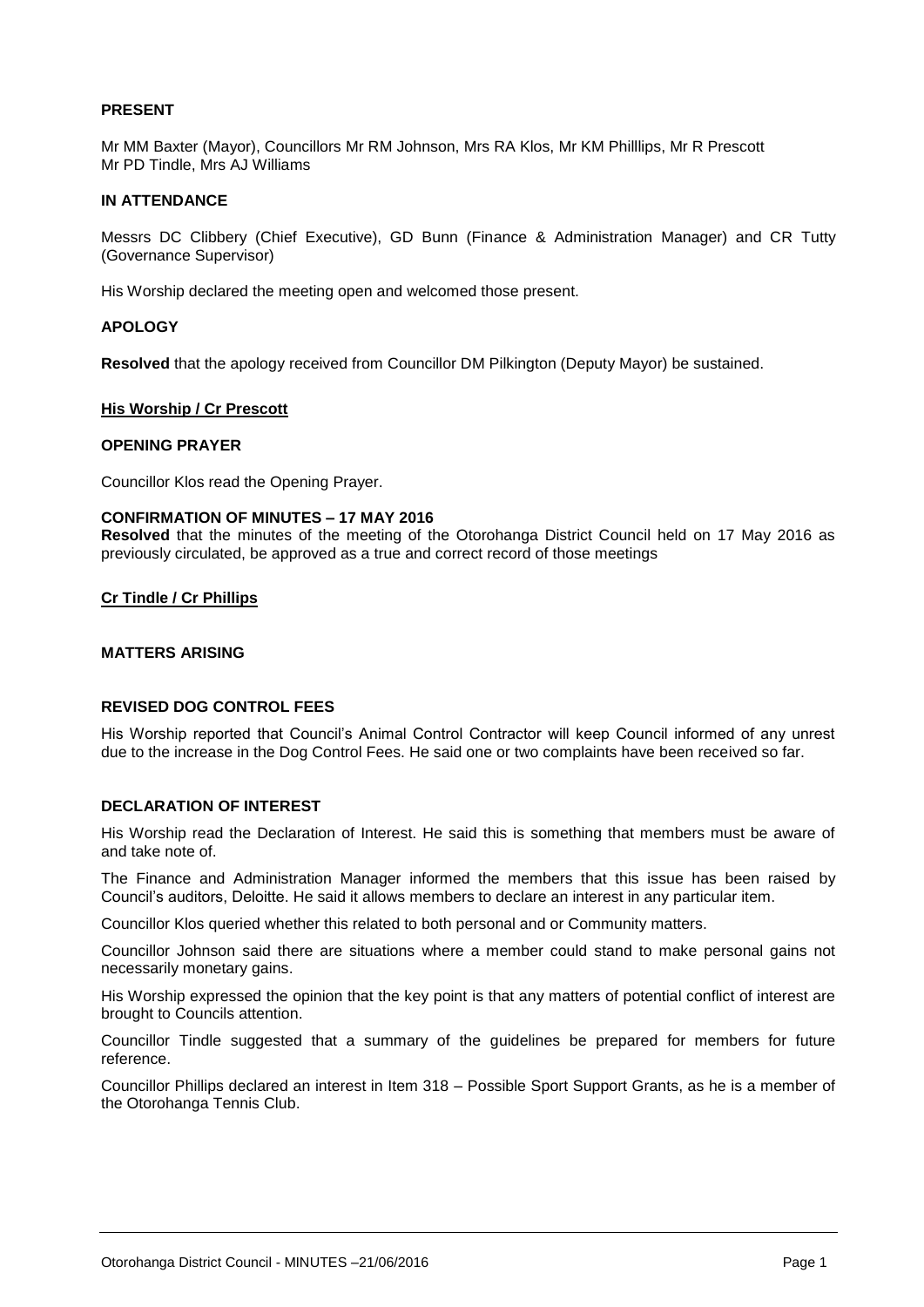#### **ITEM 312 DISTRICT LIBRARIAN – LIBRARY BOOKS BY COURIER SERVICE**

The District Librarian attended the meeting and presented a report on the feasibility of a book delivery service for Library members in rural areas who are unable to readily visit the Library to choose reading materials.

The District Librarian advised it is proposed to recover the costs incurred from the person requesting the books. She said consideration would be given to increasing the issue period for books supplied in this way. She further reported that it would be necessary for such a new service to be advertised widely so that residents throughout the District are made aware of its availability. She said she could liaise with Council's Chief Executive to determine appropriate advertising channels.

Councillor Klos said this was reason why she supported the installation of the Kotui system, this proposal being a natural progression. She reported that rural ratepayers have always objected to paying for Library services because of limited access to them but in this proposal the Courier will bring the books to the ratepayer / residents door. She agreed the proposal will require considerable promotion however felt it could be successful.

Councillor Williams advised that she would consider using such a service and that it would be desirable for young families to be able to obtain a carton of books to read when they desired.

His Worship agreed that the proposal will require substantial advertising and queried what the normal issue period is.

The District Librarian replied that the normal issue period is three weeks, however they do allow renewals. The District Librarian further advised that staff would not send out the latest issue booked, only those from the main Library stock.

With regards to the best method of paying for this service the District Librarian advised that whatever method is introduced would not reconcile with the Library Systems.

Councillor Klos reported that there are volunteers who come in to the Library and collect approximately 100 books to distribute to local Schools/Halls ect. She said this proposal is not intended to replace this.

Councillor Phillips suggested that the proposal be advertised in Council's Rates Newsletter and Mayoral Column.

#### **Resolved** that

- 1. The Otorohanga District Library implements a "Library Books by Courier" delivery service to rural areas, from 1 July 2016.
- 2. The District Librarian and the Executive Assistant co-ordinate the advertising of a "Library Books by Courier" service.

#### **Cr Phillips / Cr Klos**

#### **ITEM 313 ANNUAL PLAN 2016 – 2017**

The District Accountant referred members to the 2016 – 2017 Annual Plan and said he would take this as read and asked whether members had any questions or queries.

Councillor Phillips referred to page 4, Land Transport in particular the performance measure of "the extent of the sealed network by surface area that is resurfaced annually be 95% for the 2016 -2017 year". He questioned this figure and said it is clearly not correct.

It was agreed that it should read 95% of the program extent.

Councillor Klos queried whether there is any way of this being corrected.

The Finance and Administration Manager replied that this performance measure has been set from the Long Term Plan however he would undertake to discuss the matter with Councils Auditors, Deloitte.

Councillor Phillips then referred members to page 6 – Water Supply Level of service targets in particular the percentage of real water loss from the network reticulation system at 30% for the 2016 – 2017 year.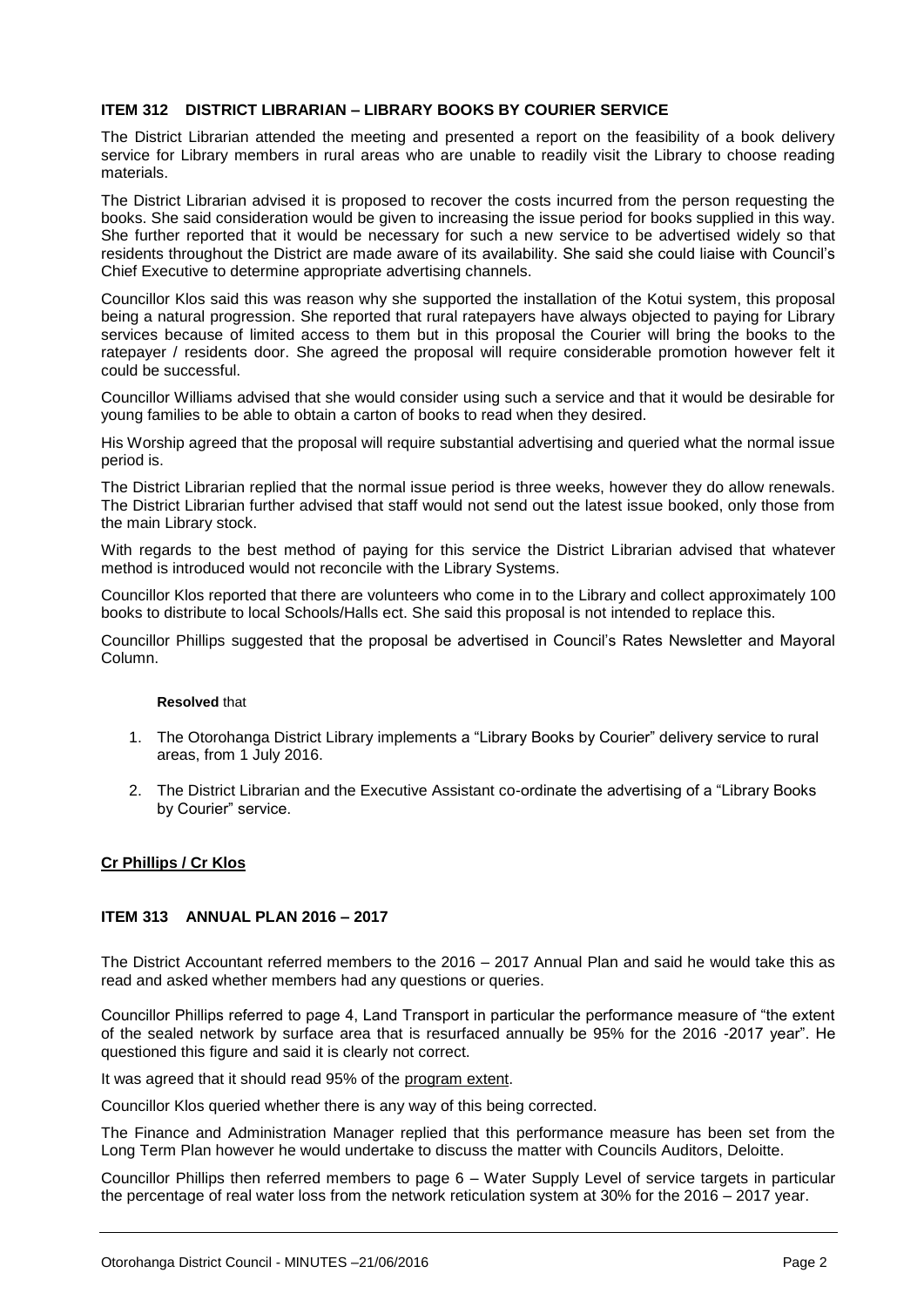The District Accountant replied that this is a mandatory figure put in place.

The Chief Executive outlined the method used to assess such loss is where water flows are measured in the middle of the night when usage is extremely low. He said it is surprising the high amount of leakage this shows.

The Chief Executive advised that with the introduction of water metering, this will help identify leakage by areas.

Councillor Phillips then queried Council's level of confidence that every property has been identified within the Community for the installation of a Water Meters.

The Chief Executive replied that there may be a very few properties that have not been identified however he was confident that at least 99.5% are known. These have been identified by Council staff.

His Worship referred to page 10 regarding Sewerage Treatment and Disposal Levels of service and queried the number of complaints being identified as under 12, under 5 etc.

He was advised that these are performance measures already adopted under the Long Term Plan.

Councillor Phillips referred to page 22, Dog Control and said he would like to know how many dogs which are impounded are not registered. He was advised that this would be interesting however it is not a performance measure.

Councillor Klos expressed the opinion that generally the targets or lack of are somewhat weak and felt there are areas where Council could do much better. She referred in particular to what community outcomes do the Community Services contribute to and expressed the hope that Council is not losing a substantial amount of data.

The Chief Executive replied that some of the indicators are difficult to quantify.

Councillor Phillips then referred to page 50 – Rates Information and that some reference needs to be made to the notation 'as detailed below'.

The District Accountant replied that these referred to page 54 of the plan.

Councillor Williams queried whether members should be concerned regarding the page lines being out of order on page 54.

His Worship referred to the proposed increase in rates identified in the annual plan and queried whether these have remained the same.

The District Accountant replied that overall the figures are the same; there is a slight difference between the rural and urban rates.

**Resolved** that the Annual Plan 2016 – 2017 be adopted

#### **His Worship / Cr Phillips**

#### **ITEM 314 RATES RESOLUTION 2016 – 2017**

The District Accountant referred members to the proposed 2016 -2017 Rates Resolution which is the next step following the adoption of the Annual Plan. He asked members whether they had any questions or concerns.

Councillor Klos felt it would be useful if the previous rates figures were identified along the side of the recommended ones.

The Chief Executive replied that this information could be provided but not within the resolution on this item, which must follow a set formation. .

**Resolved** that the Otorohanga District Council sets the following rates under the Local Government (Rating) Act 2002, on rating units in the district for the financial year commencing 1 July 2016 and ending on 30 June 2017.

All rates and amounts are plus GST at the prevailing rate. (The prevailing rate is currently 15%)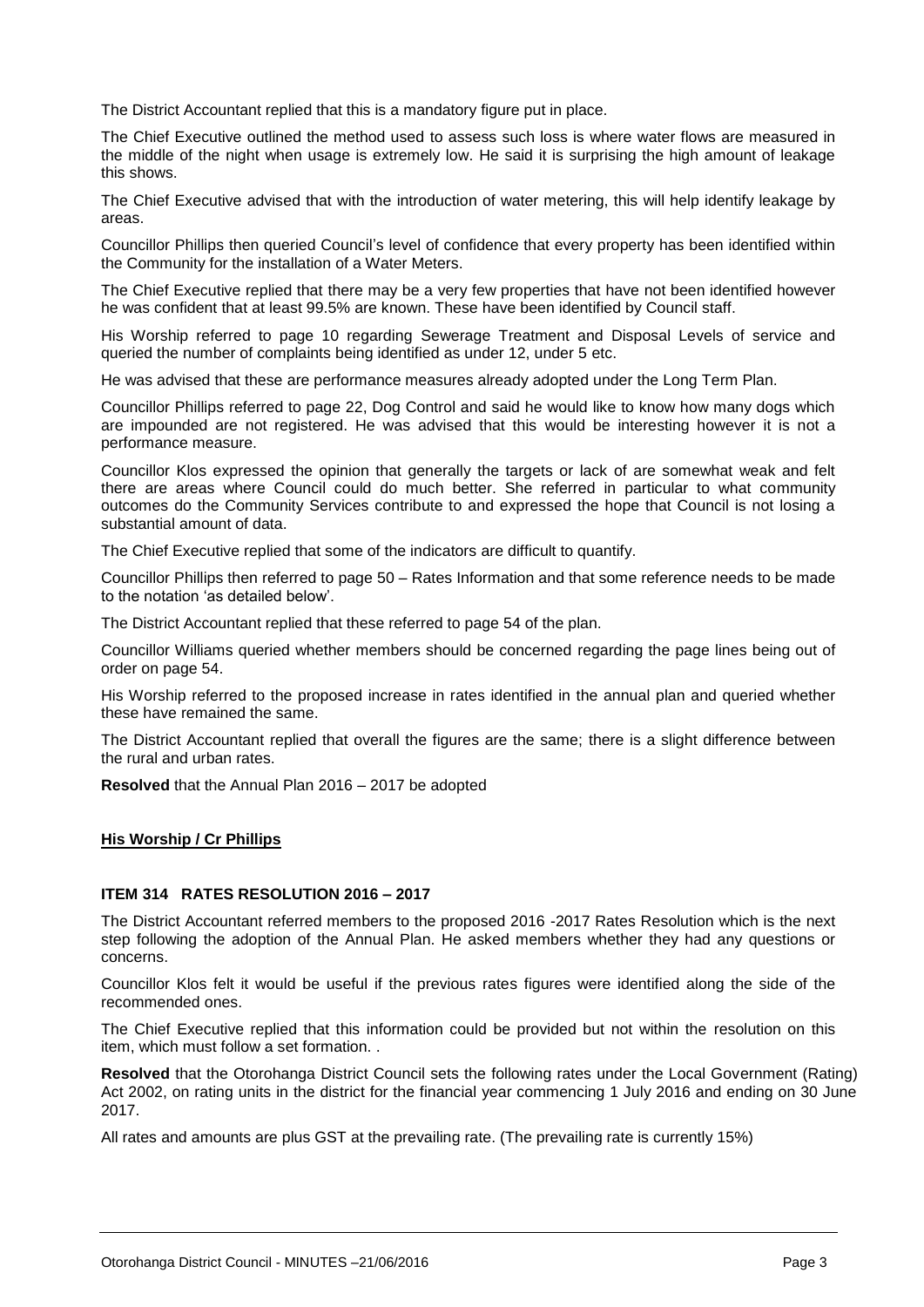#### **1. OTOROHANGA DISTRICT**

#### a. General Rate

A General Rate set under section 13 of the Local Government (Rating) Act 2002 of 0.0006877 cents in the dollar on the capital value of all rating units.

b. Uniform Annual General Charge

A Uniform Annual General Charge of \$356.31 per rating unit, set under section 15 of the Local Government (Rating) Act 2002.

#### **2. OTOROHANGA RURAL**

a. Rural Targeted Rate

A Targeted Rate set under section 16 of the Local Government (Rating) Act 2002 of 0.0000240 cents in the dollar on the capital value of all rating units within the Otorohanga District with the exception of the Otorohanga Community and Kawhia Community areas.

b. Separate Uniform Targeted Rate

A Targeted Rate set under section 16 of the Local Government (Rating) Act 2002 of \$100.20 per rating unit on all rating units within the Otorohanga District with the exception of the Otorohanga and Kawhia Community areas.

#### **3. OTOROHANGA COMMUNITY**

a. Otorohanga Community Targeted Rate

A Targeted Rate set under section 16 of the Local Government (Rating) Act 2002 on every rating unit within the Otorohanga Community area, assessed on a differential basis as described below:

- i. a rate of 0.0007969 cents in the dollar of capital value on every rating unit in the "commercial" category.
- ii. a rate of 0.0003187 cents in the dollar of capital value on every rating unit in the "residential" category.
- b. Otorohanga Community Uniform Targeted Rate

A Targeted Rate set under section 16 of the Local Government (Rating) Act 2002 of \$158.63 per rating unit on all rating units within the Otorohanga Community area

#### **4. KAWHIA COMMUNITY**

a. Kawhia Community Targeted Rate

A Targeted Rate set under section 16 of the Local Government (Rating) Act 2002 of 0.0004051 cents in the dollar of capital value on all rating units within the Kawhia Community area.

b. Kawhia Community Uniform Targeted Rate

A Targeted Rate set under section 16 of the Local Government (Rating) Act 2002 of \$77.12 per rating unit on all rating units within the Kawhia Community area

#### **5. TARGETED LOAN RATES**

a. Otorohanga Sewage Treatment Loan Rate

A Targeted Rate set under section 16 of the Local Government (Rating) Act 2002 e on every rating unit within the Otorohanga Community area, assessed on a differential basis as described below:

- i. a rate of 0.0005236 cents in the dollar of capital value on every rating unit in the "commercial" category.
- ii. a rate of 0.0002094 cents in the dollar of capital value on every rating unit in the "residential" category.
- b. Otorohanga Water Supply Loan Rate

A Targeted Rate set under section 16 of the Local Government (Rating) Act 2002 on every rating unit within the Otorohanga Community area, assessed on a differential basis as described below: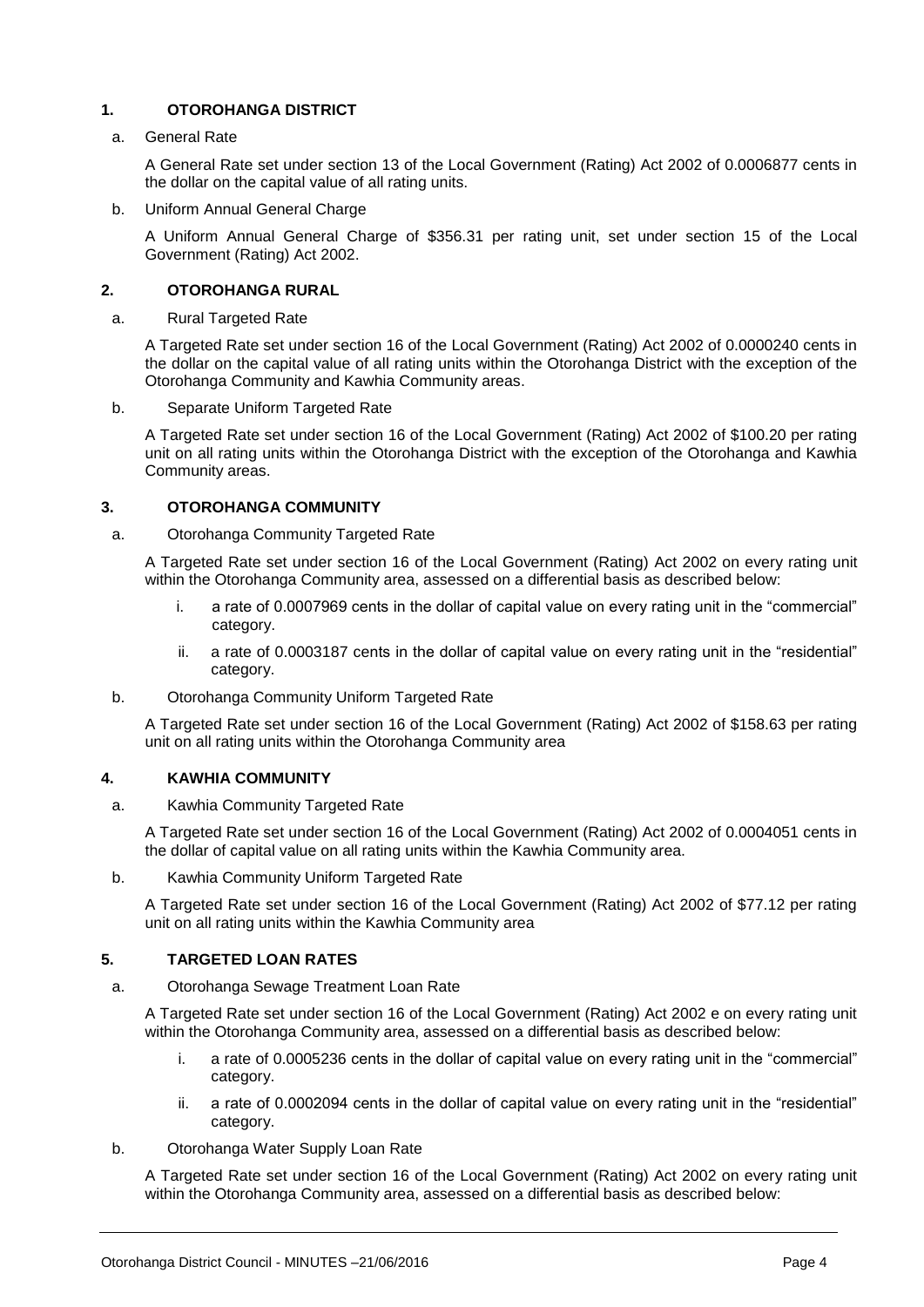- i. a rate of 0.0003474 cents in the dollar of capital value on every rating unit in the "commercial" category.
- ii. a rate of 0.0001390 cents in the dollar of capital value on every rating unit in the "residential" category.
- c. Kawhia Water Supply

A Targeted Rate set under section 16 of the Local Government (Rating) Act 2002 of 0.0001453 cents in the dollar of capital value on all rating units within the Kawhia Community area.

d. Arohena Rural Water Supply

A Targeted Rate set under section 16 of the Local Government (Rating) Act 2002 of 0.0001053 cents in the dollar of capital value on all rating units within the Arohena Rural Water Supply Area.

e. Aotea Erosion Protection

A Targeted Rate set under section 16 of the Local Government (Rating) Act 2002 of \$454.48 per rating unit on all rating units within the Aotea Community.

#### **6. TARGETED RATES**

- a. Roading
	- i. A Targeted Rate set under section 16 of the Local Government (Rating) Act 2002 made of 0.0010954 cents in the dollar of capital value on all rating units within the Otorohanga District.
	- ii. A Targeted Rate set under section 16 of the Local Government (Rating) Act 2002 made of \$316.35 per rating unit on all rating units within the Kawhia Community area
- b. Security Patrol
	- i. A Targeted Rate set under section 16 of the Local Government (Rating) Act 2002 made of 0.0009127 cents in the dollar of capital value on all rating units within the "Security Patrol Area" in the Otorohanga Community
	- ii. A Targeted Rate set under section 16 of the Local Government (Rating) Act 2002 made of \$416.97 per rating unit on all rating units within the "Security Patrol Area" in the Otorohanga **Community**
- c. Otorohanga CBD Development Rate
	- i. A Targeted Rate of 0.0001228 cents in the dollar on the capital value of all rating units in the "commercial" category of the Otorohanga Community.
	- ii. A Uniform Targeted Rate of \$145.39 per rating unit on each rating unit units in the "commercial" category of the Otorohanga Community.
- d. Aotea Erosion Targeted Rate

A Targeted Rate set under section 16 of the Local Government (Rating) Act 2002 of \$91.80 per rating unit on all rating units within the Aotea Community.

e. District Halls

A Targeted Rate set under section 16 of the Local Government (Rating) Act 2002 for all rating units within the defined hall areas as follows: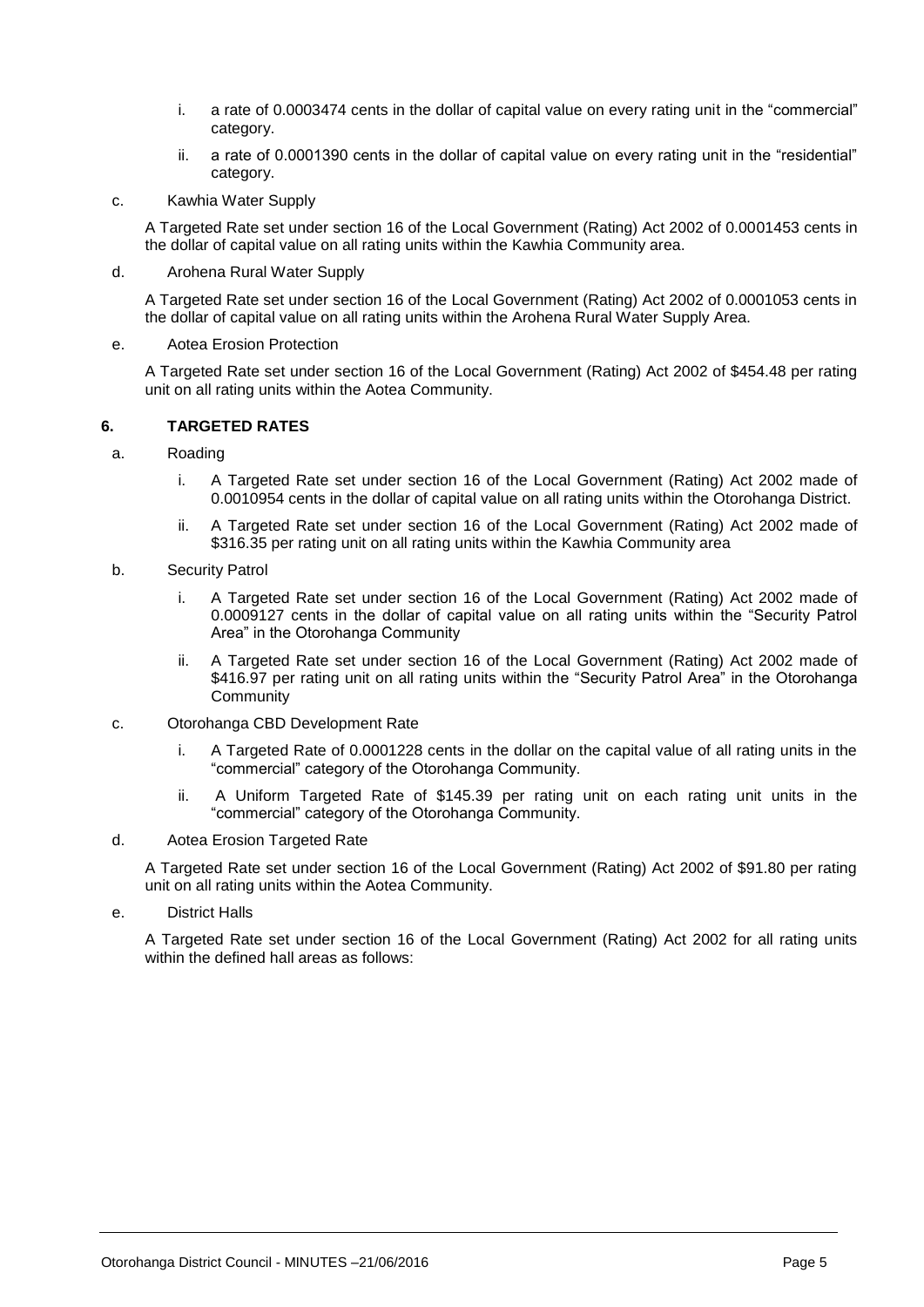| <b>HALL</b><br><b>SEPARATE</b><br><b>RATING DISTRICT</b> | RATE IN \$ | <b>RATING</b><br><b>SYSTEM</b> | <b>UNIFORM</b><br><b>ANNUAL</b><br><b>CHARGE</b> |                 |
|----------------------------------------------------------|------------|--------------------------------|--------------------------------------------------|-----------------|
| Arohena                                                  | 0.0000050  | capital value                  | \$45.00                                          | Per rating unit |
| Kio Kio                                                  | 0.000009   | capital value                  | \$20.00                                          | Per rating unit |
| <b>Tokanui Crossroads</b>                                |            |                                | \$20.00                                          | Per rating unit |
| Puketotara/ Ngutunui                                     | 0.000003   | capital value                  | \$9.00                                           | Per rating unit |
| Maihiihi                                                 | 0.000017   | capital value                  |                                                  |                 |
| Otewa                                                    |            |                                | \$18.00                                          | Per rating unit |
| Honikiwi                                                 | 0.000013   | capital value                  |                                                  |                 |
|                                                          |            |                                |                                                  |                 |

#### **7. TARGETED REFUSE RATES**

#### **Otorohanga Community**

A Targeted Rate set under section 16 of the Local Government (Rating) Act 2002 of \$111.93 per separately used or inhabited part on all rating units within the Otorohanga Refuse Collection Area.

#### **Kawhia Community**

A Targeted Rate set under section 16 of the Local Government (Rating) Act 2002 of \$232.35 in respect of each separately used or inhabited part of a rating unit in the Kawhia Refuse Collection Area.

#### **8. TARGETED WATER RATES**

Otorohanga Community

- a. A Targeted Rate set under section 16 of the Local Government (Rating) Act 2002 of \$332.23 on every separately used or inhabited part of a rating unit within the Otorohanga Community which receives an ordinary supply of water from the Otorohanga Community Water Supply.
- b. A Targeted Rate set under section 16 of the Local Government (Rating) Act 2002 of \$416.67 on every separately used or inhabited part of a rating unit located outside the Otorohanga Community which receives an ordinary supply of water from the Otorohanga Community Water Supply.

Kawhia Community

c. A Targeted Rate set under section 16 of the Local Government (Rating) Act 2002 of \$447.16 on every separately used or inhabited part of a rating unit, which receives an ordinary supply of water within the Kawhia Community.

#### **9. TARGETED SEWERAGE RATES**

A Targeted Rate set under section 16 of the Local Government (Rating) Act 2002 of \$315.52 for the first water closet or urinal and \$0 for the second to fourth, \$44.44 for subsequent closets or urinals, on every separately used or inhabited part of a rating unit connected, either directly or through a private drain to the Otorohanga Community Sewerage Scheme.

#### **10. TARGETED RATES FOR EXTRAORDINARY WATER SUPPLY**

Otorohanga Community

- a. A targeted rate for water supply, set under section 19 of the Local Government (Rating) Act 2002, of \$0.57 cents per cubic metre of water consumed in excess of 220 cubic metres, for each rateable rating unit within the Otorohanga Community on a metered supply.
- b. A targeted rate for water supply, set under section 19 of the Local Government (Rating) Act 2002, of \$0.76 cents per cubic metre of water consumed for each non-rateable separate rating unit within the Otorohanga Community with a minimum charge of \$178.25 per annum.
- c. A Targeted Rate set under section 16 of the Local Government (Rating) Act 2002 of \$178.25 on every non-rateable separate rating unit located inside the Otorohanga Community which receives a supply of water from the Otorohanga Community Water Supply.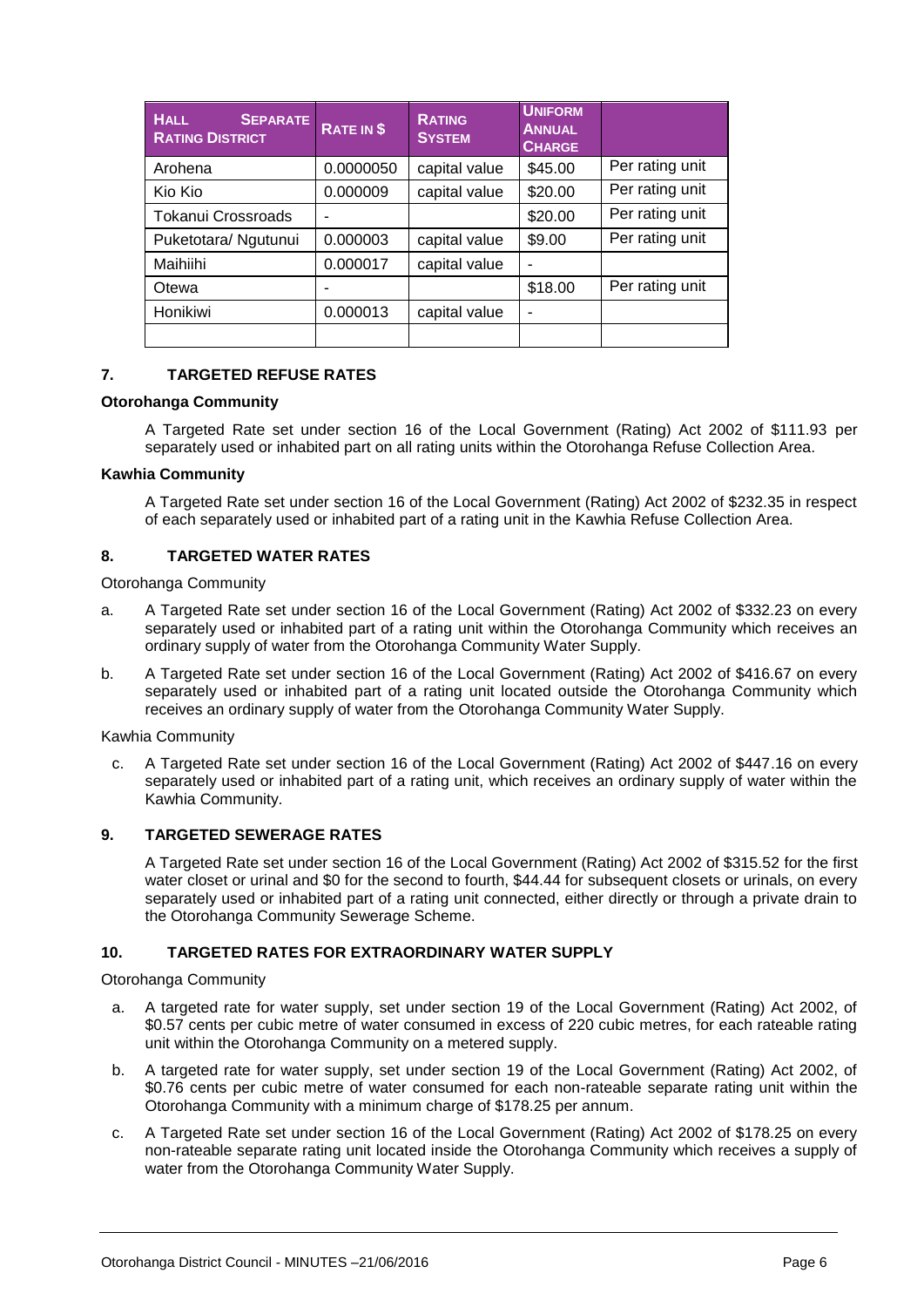- d. A targeted rate for water supply, set under section 19 of the Local Government (Rating) Act 2002, of \$0.76 cents per cubic metre of water consumed for each separate rating unit whether rateable or nonrateable outside the Otorohanga Community on a metered supply.
- e. A targeted rate for water supply, set under section 16 of the Local Government (Rating) Act 2002, of \$102.22 per meter for each separate rating unit whether rateable or non-rateable receiving an extraordinary supply from the Otorohanga Community Water Supply.

#### Kawhia Community

- a. A targeted rate for water supply, set under section 19 of the Local Government (Rating) Act 2002, of \$1.01 cents per cubic metre of water consumed in excess of 220 cubic metres, for each rating unit, whether rateable or non-rateable, within the Kawhia Community on a metered supply.
- b. A targeted rate for water supply, set under section 19 of the Local Government (Rating) Act 2002, of \$1.17 cents per cubic metre of water consumed in excess of 220 cubic metres, for each rating unit, whether rateable or non-rateable, outside the Kawhia Community on a metered supply, with a minimum charge of \$401.92.
- c. A targeted rate for water supply, set under section 16 of the Local Government (Rating) Act 2002, of \$102.22 per meter for each separate rating unit whether rateable or non-rateable receiving an extraordinary supply from the Kawhia Community Water Supply.
- d. A targeted rate for water supply, set under section 19 of the Local Government (Rating) Act 2002, of \$10.22 cents per cubic metre of water consumed between the period of 20 December 2016 and 20 February 2017, for each rating unit meeting the Peak Season Metered Water Charges criteria, within the Kawhia Community on a metered supply.

#### **11. RURAL WATER SUPPLIES**

- a. A targeted rate for water supply, set under section 19 of the Local Government (Rating) Act 2002, of \$0.42 cents per cubic metre of water consumed, whether rateable or non-rateable, within the Arohena Rural Water Supply Area.
- b. A targeted rate for water supply, set under section 16 of the Local Government (Rating) Act 2002, of \$377.78 per meter within the Arohena Rural Water Supply Area.
- c. A targeted rate for water supply, set under section 19 of the Local Government (Rating) Act 2002, of \$0.43 cents per cubic metre of water consumed, whether rateable or non-rateable, within the Ranginui Rural Water Supply Area.
- d. A targeted rate for water supply, set under section 16 of the Local Government (Rating) Act 2002, of \$1,800.00 for the first meter per property within the Ranginui Rural Water Supply Area.
- e. A targeted rate for water supply, set under section 19 of the Local Government (Rating) Act 2002, of \$0.87 cents per cubic metre of water consumed, whether rateable or non-rateable, within the Tihiroa Rural Water Supply Area.
- f. A targeted rate for water supply, set under section 16 of the Local Government (Rating) Act 2002, of \$400.00 per meter within the Tihiroa Rural Water Supply Area.
- g. A targeted rate for water supply, set under section 19 of the Local Government (Rating) Act 2002, of \$0.52 cents per cubic metre of water consumed, whether rateable or non-rateable, within the Waipa Rural Water Supply Area.
- h. A targeted rate for water supply, set under section 16 of the Local Government (Rating) Act 2002, of \$88.88 per meter within the Waipa Rural Water Supply Area

**That** the Council adopt the definitions for its differential categories set out in the funding impact statement contained in the 2016/17 Annual Plan as its differential rating categories for the year.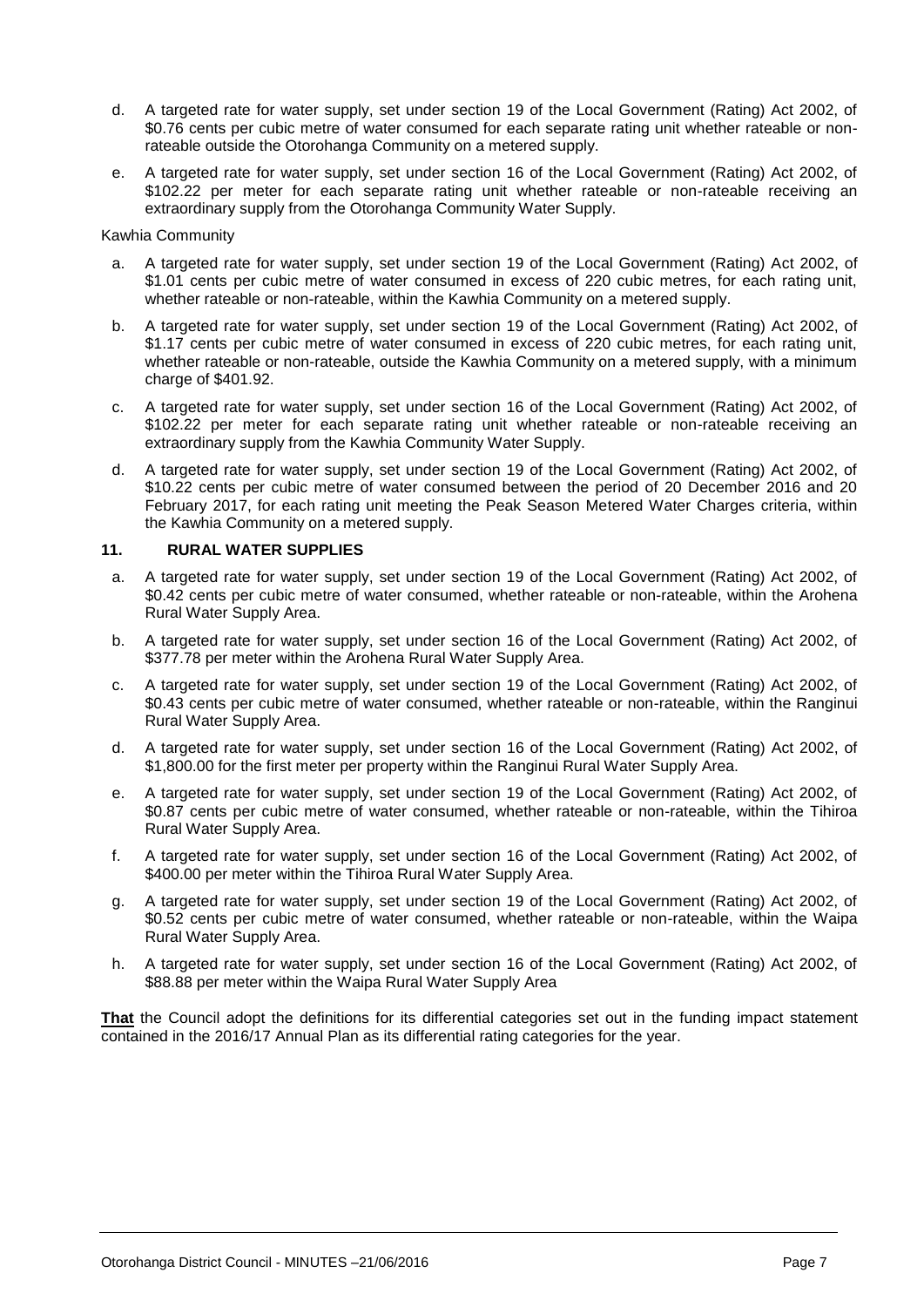**That** with the exception of water by meter charges, all rates will be payable in two equal instalments with the due dates for payment being:

| Instalment One | 26 August 2016  |  |
|----------------|-----------------|--|
| Instalment Two | 27 January 2017 |  |

**That** water by meter charges will be payable in two instalments with the due dates for payment being:

| 26 August 2016 |
|----------------|
|                |

Instalment Two 27 January 2017

**That** the Council apply the following penalties as follows:

a. A charge of 10 percent on so much of any instalment, excluding metered water charges, that has been assessed after 1 July 2015 and which is unpaid after the due dates below:

| Instalment One | 26 August 2016  |
|----------------|-----------------|
| Instalment Two | 27 January 2017 |

b. A charge of 5 percent on so much of any metered water charges instalment that has been assessed after 1 July 2014 and which is unpaid after the due dates below:

| Instalment One | 26 August 2016  |
|----------------|-----------------|
| Instalment Two | 27 January 2017 |

- c. A charge of 10 percent on so much of any rates, excluding metered water charges, assessed before 1 July 2016 that remain unpaid on 1 July 2016
- d. A further amount of 10 percent on any rates, excluding metered water charges, to which a penalty has been added under (c) if rates remain unpaid on 4 January 2017.

**That** rates shall be payable at any of the following places:

- a. The council offices, 17 Maniapoto Street, Otorohanga
- b. Using online banking or direct debit facilities established by the Council

c.

#### **Cr Tindle / Cr Johnson**

#### **ITEM 315 DISTRICT DEVELOPMENT STRATEGY**

The Chief Executive referred members to a proposed District Development Strategy for formal adoption by Council. He said this is a brief and very focused document.

His Worship reported that Council has gone through a process and arrived at a result that is pleasing to most.

Councillor Klos commented that rural properties contribute to the districts economic development contributing more to rates however, the strategy is mainly focused on Otorohanga.

His Worship replied that Councillor Klos's point is noted however this is reluctantly accepted by the rural Community. He said it can also be argued that Otorohanga supports the rural community.

Councillor Klos advised that the rural community is contributing more than even the commercial sector.

Councillor Phillips expressed the opinion that the District Development Strategy is very good however, he would like to see a more positive approach covering the whole District.

His Worship confirmed that the District Development Strategy is an Elected Members document.

Councillor Tindle advised that this is an overarching document and that it would be desirable to have some form of understanding when the projects that sit behind the document will be completed.

The Chief Executive replied that this has already started with the introduction of water metering, investigation of residential development and support of the Otorohanga Kiwi House.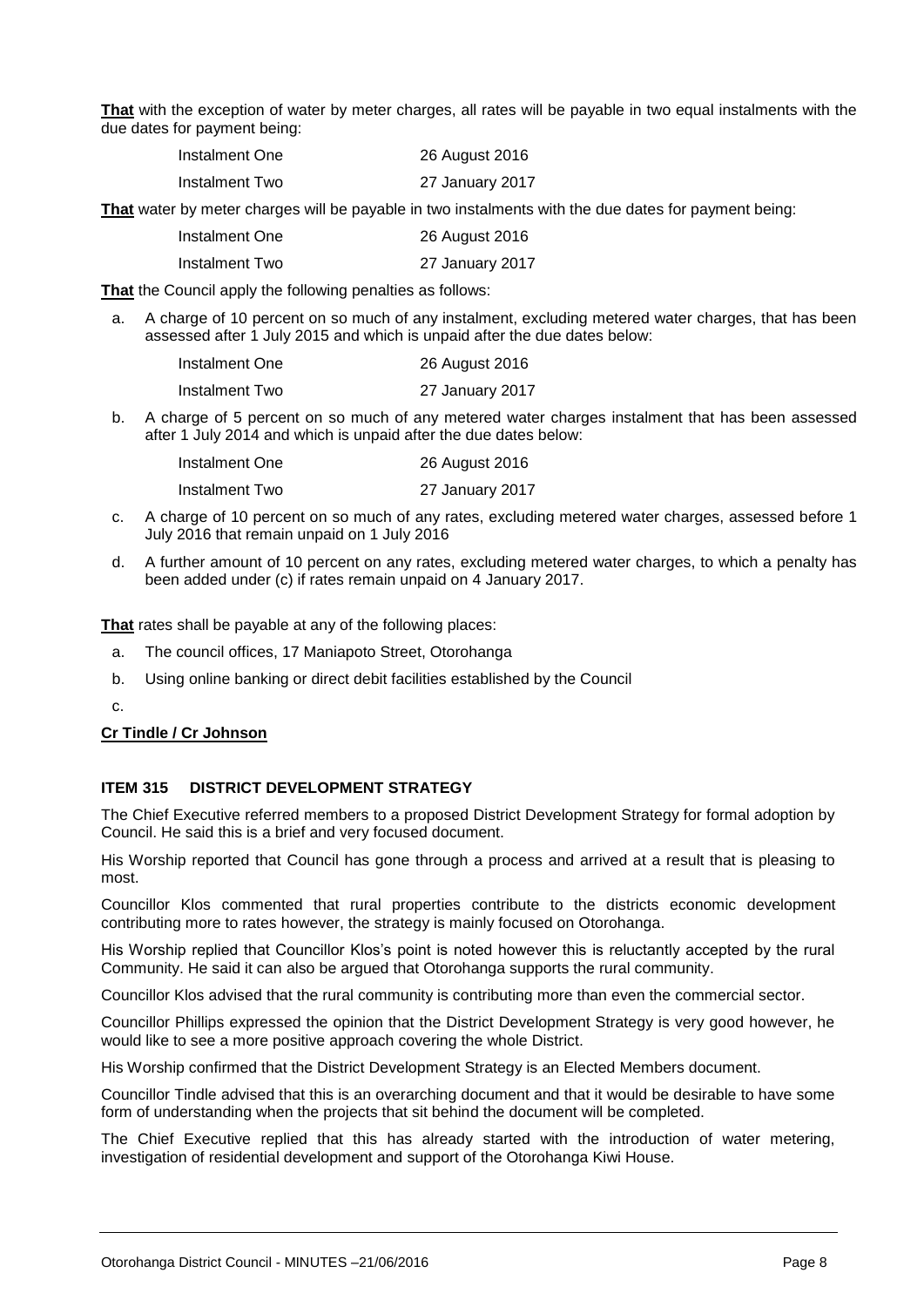Councillor Tindle said that he would like to see an operative document as to how Council is working towards the objectives.

The Chief Executive advised that perhaps a six monthly report could be prepared as to what has been carried out in respect to the document.

**Resolved** that the District Development Strategy as presented is formally adopted by Council

#### **His Worship / Cr Phillips**

#### **ITEM 317 SUBMISSION – BOB HORSFALL RESERVE**

The Chief Executive informed Members that submissions regarding proposed changes for reserve use in the Bob Horsfall Reserve do not close until the  $27<sup>th</sup>$  of June 2016, therefore this item should not be part of the Agenda. He said a report will be prepared on submissions to considered by Council at its next meeting.

#### **ITEM 316 CREATION OF ESPLANADE RESERVES**

The Environmental Services Manager attended the meeting and presented a report informing members that a Land Transfer Plan for the subdivision of a property on Otewa Road that straddles the Waipa River has been rejected by the title registration office at Land Information New Zealand.

He said the proposed boundaries of parts of the Esplanade strips created by the subdivision do not comply with the rules for Cadastrial Survey 2010. In order to rectify this matter it will be necessary for Council to make a new resolution to vest the areas affected by the ruling in Council as Esplanade Reserves.

The Environmental Services Manager further advised that this vesting will be taking private land for public use however the land owner will still be able to use the land affected.

Councillor Johnson reported than an Esplanade strip is a moving area where as a reserve is a set defined area. He queried who would be responsible for weed control of these areas.

The Environmental Services Manager informed members that the requirement for the proposed actions arise under Section 6 of the Resource Management Act, which is the highest level of requirement under the Act, and cannot be challenged.

Councillor Phillips reported that the Waikato Regional Council required 5 metres from the river bank, however Council owns 20 metres out. He said accordingly the Regional Council will need to deal with Council on this matter.

In reply to Councillor Johnson in regards to council being involved in fencing of these areas all the way up the river, he was advised that such reserves will only be created when subdivisions occur.

His Worship said that the property owner will make the decision as to where any fence will be erected.

#### **Resolved** that

- 1. Lots 9, 10 and 11 on LT 486423 previously set aside as esplanade strips will now vest in Otorohanga District Council as esplanade reserve and,
- 2. Otorohanga District Council will compensate the G & R Udy Family Trust for land taken for the creation of the new esplanade reserves under the same terms as agreed for the formerly approved esplanade strips. The terms of that agreement being;
	- a. Otorohanga District Council will waive the requirement to pay a reserves contribution (\$1012) for the additional lot created by subdivision RM140056 and,
	- b. Otorohanga District Council will make a cash payment of \$2000 and,
	- c. Otorohanga District Council will pay a half share of any legal costs to draw up the Instrument to Create an Esplanade Strip

#### **Cr Prescott / Cr Johnson**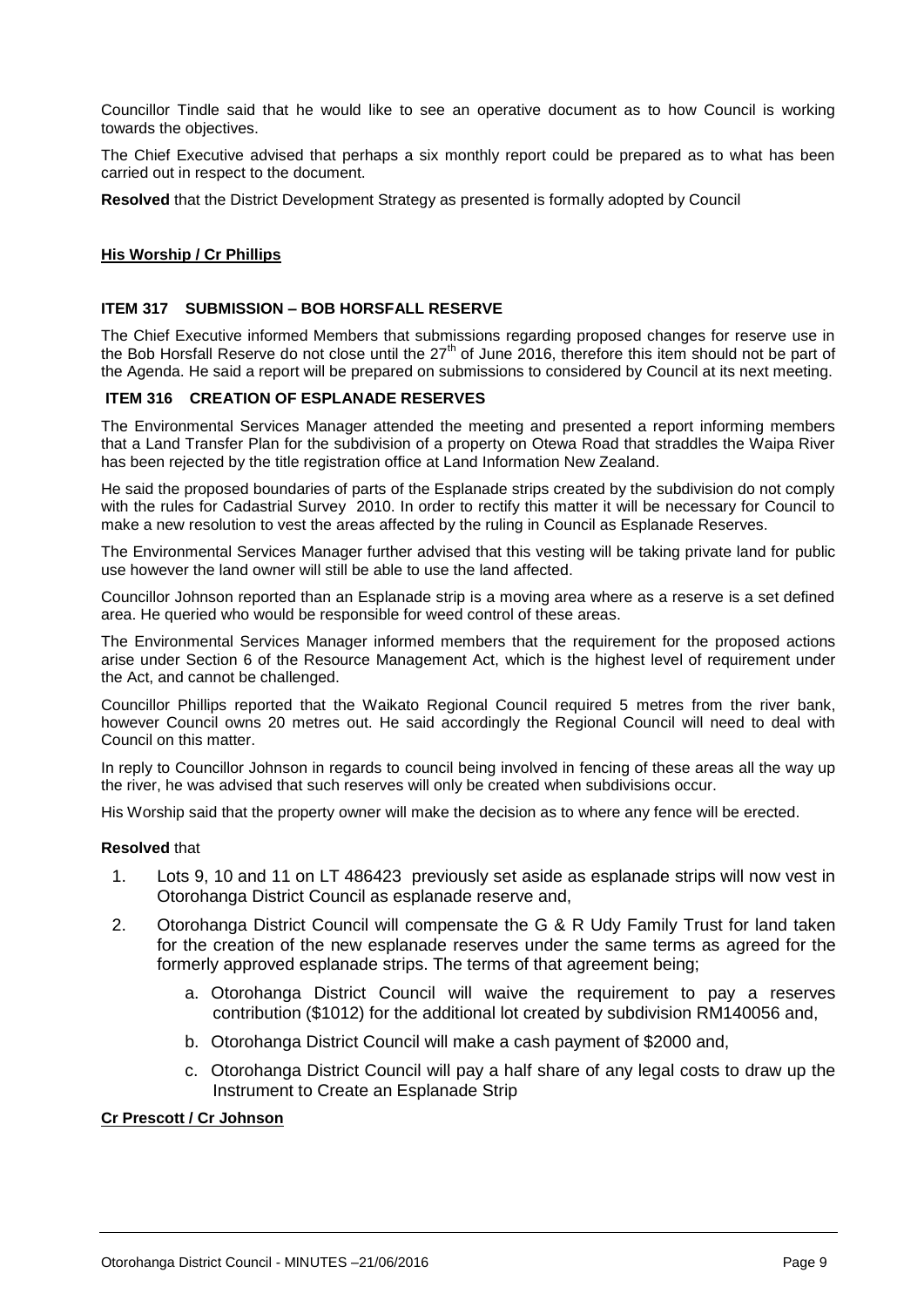#### **ITEM 318 POSSIBLE SPORT SUPPORT GRANTS**

The Chief Executive presented a report on Grants from Council's Sport Support fund proposed for two sports club projects. He advised that the purpose of the Support Fund is to provide assistance to those Clubs facing difficulties coping with their operational costs.

Councillor Tindle suggested that Council look at the needs of the clubs concerned and to take into account the length of time they have given support to the Community.

The Chief Executive reported that the budget allocation for the support of local sports will be \$30,000 next year.

Councillor Klos requested that this fund be promoted throughout the District and queried whether a club has to have a legal identity.

The Chief Executive replied that the club has to be a club or organisation that has been in existence for a number of years, it does not have to have a particular legal status.

**Resolved** that Council makes grants of \$4,250 from the Sport Support Fund account to both the Otorohanga Netball Club and the Otorohanga Tennis Club in respect of the described projects to maintain or replace their court surfaces.

#### **Cr Tindle / Cr Klos**

As Councillor Phillips had declared his interest in the above matter, he abstained from voting on the resolution.

#### **ITEM 319 ROAD LEGALISATION PART PUKETARATA ROAD – SO49265**

The Chief Executive summarized the Engineering Managers Report advising that Council has documents requiring consent to legalise part of Puketarata Road being a length of 700m beginning 500m east of Henderson Road.

- **Resolved** that The Otorohanga District Council hereby consents to the Minister of Land Information declaring
	- a. Pursuant to Sec 114 of the Public Works Act 1981 the land described in the **First Schedule** below to be road vested in the Otorohanga District Council.
	- b. Pursuant to Sec 116 and 117 of the Public Works Act 1981 the road described in the **Second Schedule** below being stopped and vested in the adjoining properties by way of amalgamation with the titles listed and being subject to existing mortgages recorded on the titles.

#### *South Auckland Land District - Otorohanga District*

**First Schedule** - *Land to be Declared Road*

| Area              | Description   | Title                | Owners                        |
|-------------------|---------------|----------------------|-------------------------------|
| $251m^2$          | G on SO 49265 | CFR SA 71D/347       | <b>GR &amp; ECW Robertson</b> |
| 97 <sup>2</sup>   | I on SO 49265 | <b>CFR SA71D/347</b> | <b>GR &amp; ECW Robertson</b> |
| 425m <sup>2</sup> | C on SO 49265 | <b>CFR SA61B/602</b> | DJ & WJ Schimanski            |
| $859m^2$          | F on SO 49265 | CFR SA61B/602        | DJ & WJ Schimanski            |

**Second Schedule** - *Road to be stopped and vested by amalgamation in adjoining properties*

| Area              | Description   | Title          | Owners                        |
|-------------------|---------------|----------------|-------------------------------|
| 925m <sup>2</sup> | H on SO 49265 | CFR SA 71D/347 | <b>GR &amp; ECW Robertson</b> |
| 111m <sup>2</sup> | D on SO 49265 | CFR SA61B/602  | DJ & WJ Schimanski            |
| 215m <sup>2</sup> | E on SO 49265 | CFR SA61B/602  | DJ & WJ Schimanski            |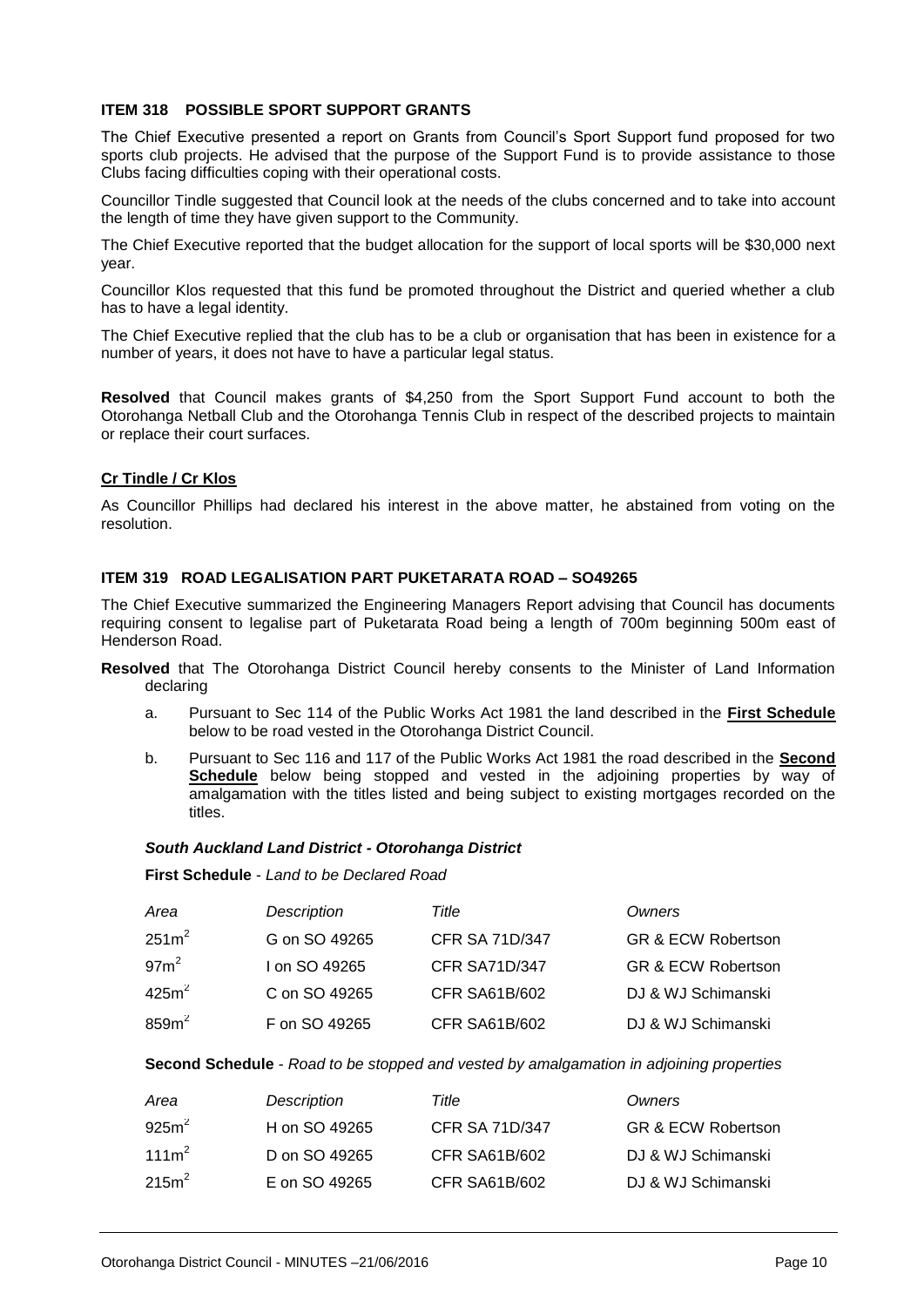3. The Mayor and Chief Executive of Otorohanga District Council be authorised to sign and seal any documentation necessary to legalise plan SO 49265.

#### **His Worship / Cr Prescott**

#### **ITEM 322 APPLICATION FOR TEMPORARY ROAD CLOSURE – TARGA NEW ZEALAND 2016**

The Chief Executive referred members to a report on an application received from Targa New Zealand for a closure of various road within the Otorohanga District, to enable the Targa New Zealand to hold the Targa New Zealand 2016 event.

He said the usual standard conditions will relate to this closure.

Councillor Phillips reported that the proposed time of closure is a busy time of the year for Vet's and AI Technicians. He expressed the opinion that such service people need to be informed of the proposed road closures.

The Chief Executive replied that the staff would ensure such servicing firms would be notified of the proposed closure.

Councillor Klos reported that if those people implementing the closure are made aware of what is happening they will let people through the closure.

Councillor Phillips requested that a map identifying the proposed closed roads be attached in future to such reports.

#### **Resolved** that

Purpose: Targa New Zealand 2016 Event

Date: Date: Thursday 13 October 2016

Details of Closure: **Waipapa Road** Waipapa Road from the intersection with Scott Road to the intersection of Huirimu and Wairehi road, includes intersection with Ranginui Road

#### *Time of closure: 0645 am – 1045 am*

#### **Otewa**

**Sircombe Road:** from its intersection with Rangiatea Road, to its intersection with Lurman Road.

**Lurman Road:** from its intersection with Sircombe road to its intersection with Paewhenua Road.

**Paewhenua Road:** from its intersection with Lurman Road to its intersection with Maihiihi Road.

**Maihiihi Road:** from its intersection with Paewhenua Road to its intersection with Tauraroa Valley Road.

**Tauraroa Valley Road:** from its intersection with Maihiihi Road to its intersection with Otewa Road.

**Otewa Road:** from its intersection with Tauraroa Valley Road to its intersection with Tahaia Road, includes intersection with Barber Road.

**Tahaia Road:** from its intersection with Otewa Road to its intersection with Whawharua Road, includes intersections with Shanks Road (no exit), Bush Road, Veale Road (no exit)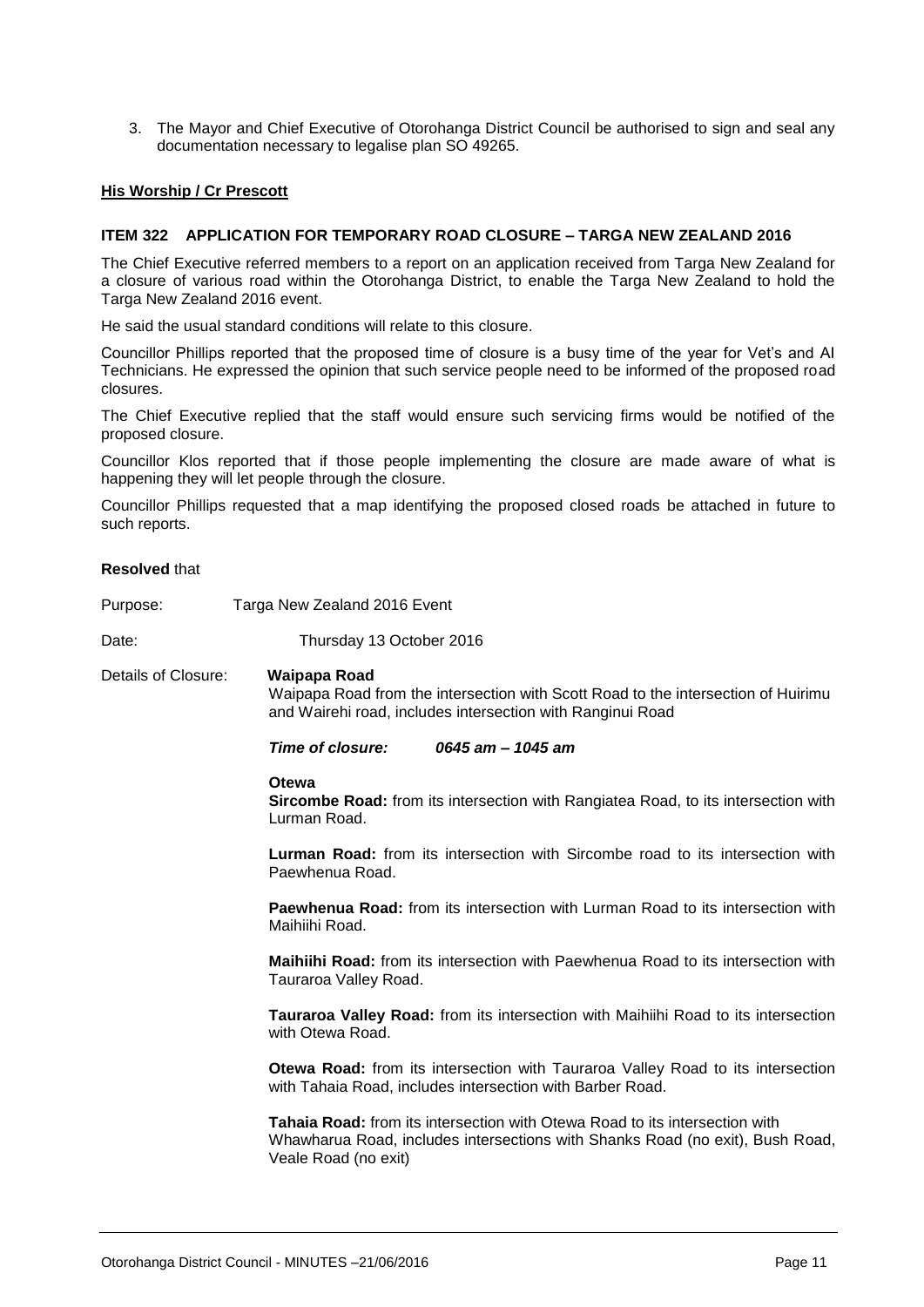**Whawharua Road:** from its intersection with Tahaia Road to its intersection with Puketawai Road, includes intersection with Smith Road (no exit)

**Puketawai Road:** from its intersection with Whawharua Road to its intersection with Old Te Kuiti Road.

*Time of closure: 0910 am – 1310 pm*

**Turitea**

**Kawhia Road:** from its intersection with Ngutunui Road, to its intersection with Turitea Road, includes intersection with Hikurangi Road.

**Turitea Road:** from its intersection with Kawhia Road to its intersection with Honikiwi Road.

**Honikiwi Road:** from its intersection with Turitea to its intersection with Mangamahoe Road, includes intersections with Bromley Road (no exit), Te Raumauku road (no exit)

**Mangamahoe Road:** from its intersection with Honikiwi Road to its intersection with SH31.

*Time of closure: 0910 am – 1310 pm*

With the following conditions imposed:

- 1. Persons will be allowed through the closure in the event of an emergency.
- 2. Targa New Zealand is to pay an application fee of \$400.00 towards the administration of the road closure to Otorohanga District Council.
- 3. Targa New Zealand is to pay for all advertising costs to the appropriate newspapers. Public notice advertisements are to be published in the Waitomo News.
- 4. Targa New Zealand is responsible for obtaining public liability insurance (and paying the cost thereof) to a minimum value of \$2,000,000. This is required to indemnify Council against any damage to the property or persons as a result of rally activities during the road closure period.
- 5. Targa New Zealand is to comply with the objection provisions contained in the Transport (Vehicular Traffic Road Closure) Regulations 1965.
- 6. Targa New Zealand is to liaise, and provide evidence of liaison with all operators and businesses that may be affected by the road closures.
- 7. Targa New Zealand is to consult with all residents of all properties on the roads intending to be closed and also the residents on roads connecting with roads intending to be closed, including any, no exit roads. Two mail drops to residents are to be carried out. All initial mail drops to residents are to be approved by Council staff before distribution commences. The subsequent mail drop is to be completed no later than ten full days before the proposed closures.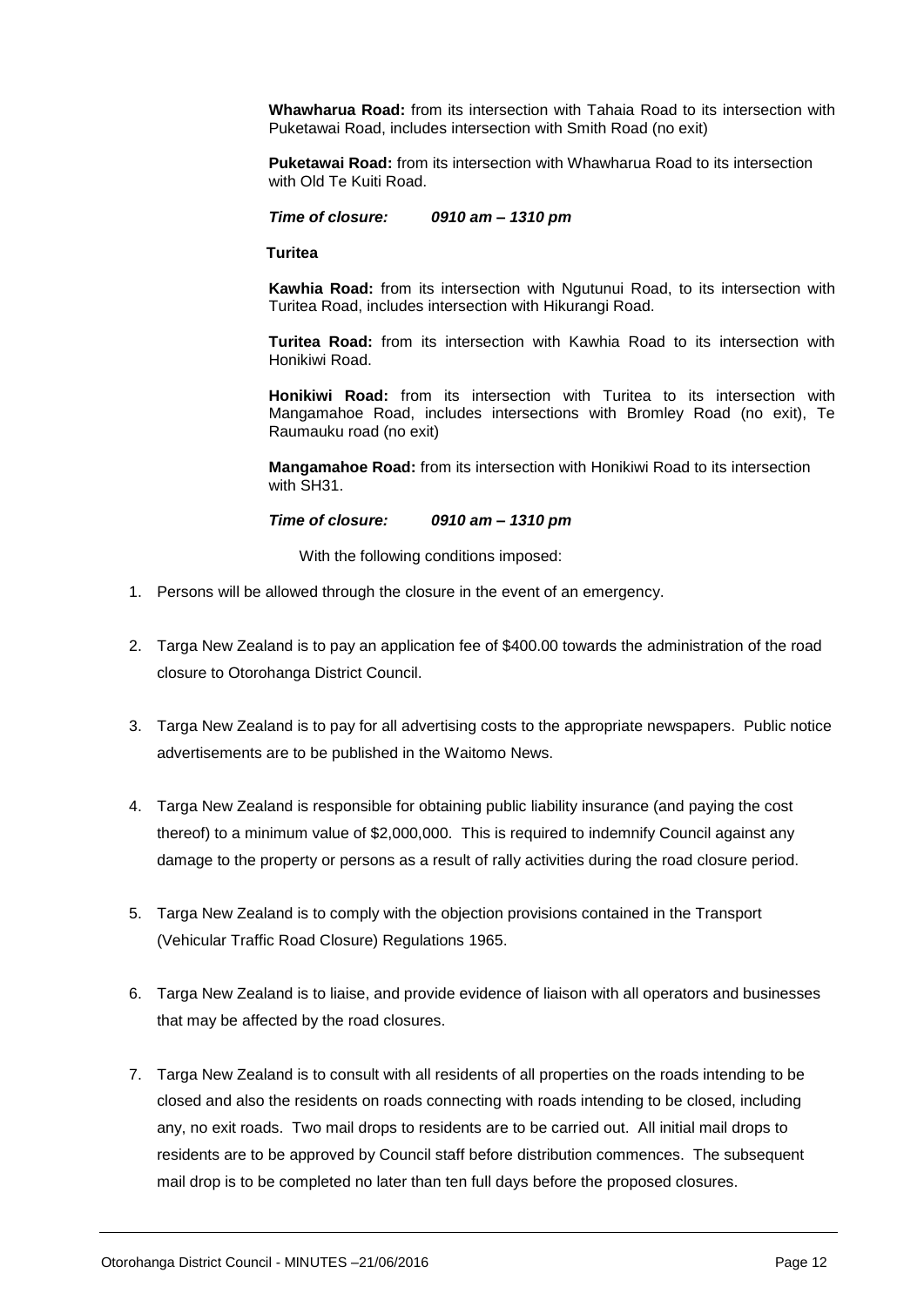- 8. Targa New Zealand is solely responsible for signposting and policing of the roads to be closed, to ensure that only vehicles connected with the event have access to the road closure areas. This includes arranging the delivery, erection and staffing of all road closure barriers and the removal thereof after closures. All gates and entranceways are to be taped and to ensure its removal thereafter.
- 9. Signs advising of the road closures are to be erected at the start and end of the closed portions of the roads and on each intersecting road two weeks prior to the road closure. All signs are to be removed immediately after the closure. A Targa New Zealand representative is to meet with Council Engineering staff regarding the required signs format, size, location and quantity of signs for approval before they are manufactured and erected.

#### **Cr Prescott / Cr Tindle**

#### **ITEM 320 ODC MATTERS REFERRED – 17 MAY 2016**

The Governance Supervisor took members through matters referred

#### **KIOKIO HALL COMMITTEE**

Councillor Phillips reported he had met with representatives of the KioKio School and informed them that Council has no appetite to contribute to their proposal. He said it appears that the younger sector of the community in that area support use of the School hall whilst the older generation support the use of the KioKio Hall.

Councillor Phillips said he understood the KioKio Hall is still being used however he is yet to talk to representatives of the hall committee.

Members were informed that the KioKio Hall is in the ownership of Council.

#### **BEATTIE HOME DRIVEWAY**

The Chief Executive reported that the Engineering Manager has organised a meeting between Councils contractor, Inframax and representatives of Beattie Home this Wednesday – Thursday.

He said Inframax would be encouraged to put forward a good price for the resurfacing of the driveway / carpark of the home.

#### **GENERAL**

#### **MARAE FOR THE HOMELESS**

Councillor Tindle referred to a Marae stepping up and taking in homeless people and queried whether this is starting to happen throughout the country.

Members were informed that there is a need out in small rural areas for organisations to work with the relevant service providers.

#### **WAIPA CATCHMENT FIELD TRIP**

Councillor Johnson reported on a recent Waipa River field trip and referred to the improvements to the river taking place north of the town. He referred to a Honikiwi property and its change in land use and advised that the face of farming is changing throughout the District.

Councillor Johnson advised that in future farmers will require a Resource Consent to farm their properties.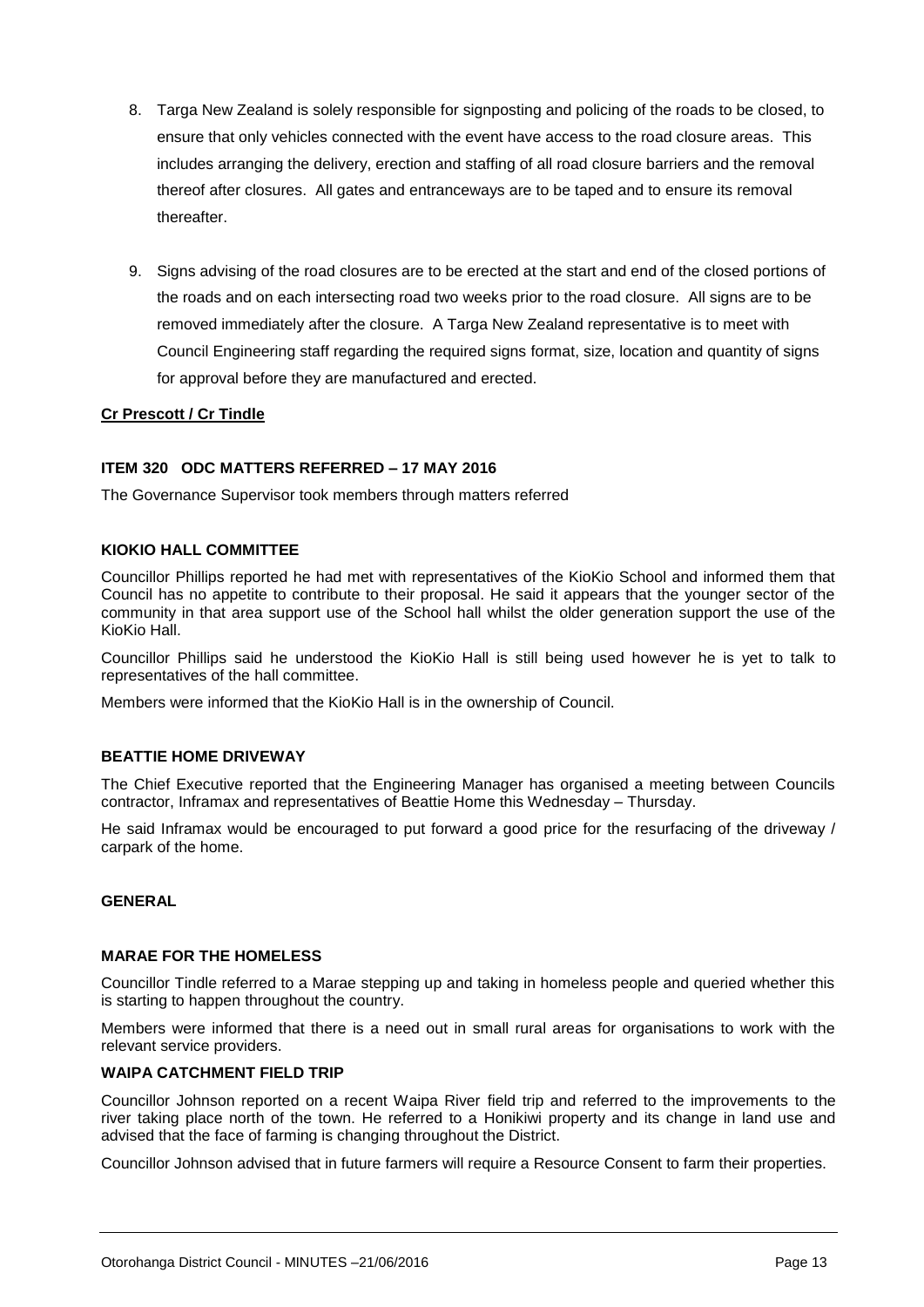#### **CITIZENSHIP CEREMONY**

Councillor Phillips expressed the opinion he was pleased to see members have been provided with a list of candidates attending todays Citizenship Ceremony.

#### **NORTH KING COUNTRY SPORTS AND RECREATION**

Councillor Phillips reported he attended a recent meeting regarding a business plan for a new indoor sports facility at Te Kuiti. He said that \$6 – 7 million would be required to fund this project.

#### **NORTH KING COUNTRY DEVELOPMENT TRUST**

Councillor Phillips informed members that the Trust is there to encourage new business throughout the District.

#### **WAIKERIA PRISON**

Councillor Klos reported that at a recent meeting of the Waikeria Prison Liaison Committee the given a number of facts and told that the prison muster is growing and the facility is taking on more staff. She said these people are considering where they are to live.

Councillor Klos further reported that discussions are being held on erecting a new high security building, bringing women inmates back into this facility and housing inmates from out of the region.

Councillor Klos advised that a Kevin Smith of the Waikeria Prison would like the opportunity to be able to speak to Council on the facility.

Members agreed that Mr Smith's offer be taken up.

#### **EARTHQUAKE – PRONE BUILDINGS**

The Environmental Services Manager circulated to members the new framework for managing Earthquake Prone Buildings for their information.

The Environmental Services Manager referred to the existing verandahs of shops along Maniapoto Street and advised that there will be a consultation process over a year long period, before any resolution is made by Council.

#### **WAIPAPA RESERVE**

The Chief Executive informed members that an application has been made to Trust Power for funding to carry out more planting work on the Waipapa Reserve. He said he is fairly confident that this will be successful.

#### **RURAL PROVINCIAL MEETING**

His Worship reported on his attendance at a recent Rural Provincial Meeting. He advised that 'snapshots' had been provided by Central Government comparing local authorities throughout the region on performance measure in relation to roading and water etc.

He said the document had been divulged without the consultation with the local authorities concerned, LGNZ or SOLGM.

His Worship advised that central Government is comparing Council performance in parallel with local authorities carrying out their own benchmarking under the LGNZ Excellence Program. His Worship reported that members at the meeting were not impressed with the 'snapshots' and that the Council's concerned will have to go on the defensive when these figures are put out to the public.

#### **HOUSING FOR THE ELDERLY**

The Governance Supervisor reported that Council has available a one bedroom flat in Windsor Court. He said this would be suitable for a married couple.

#### **CIVIL DEFENCE**

Councillor Prescott reported he had attended a recent Civil Defence meeting, highlighting the many abbreviations used in this activity.

#### **WAIKERIA PRISON LIASON COMMITTEE MEETING**

Councillor Prescott reported it is proposed to reassess the industry hub and to make this larger. He said the current muster is back up to approximately 750 inmates.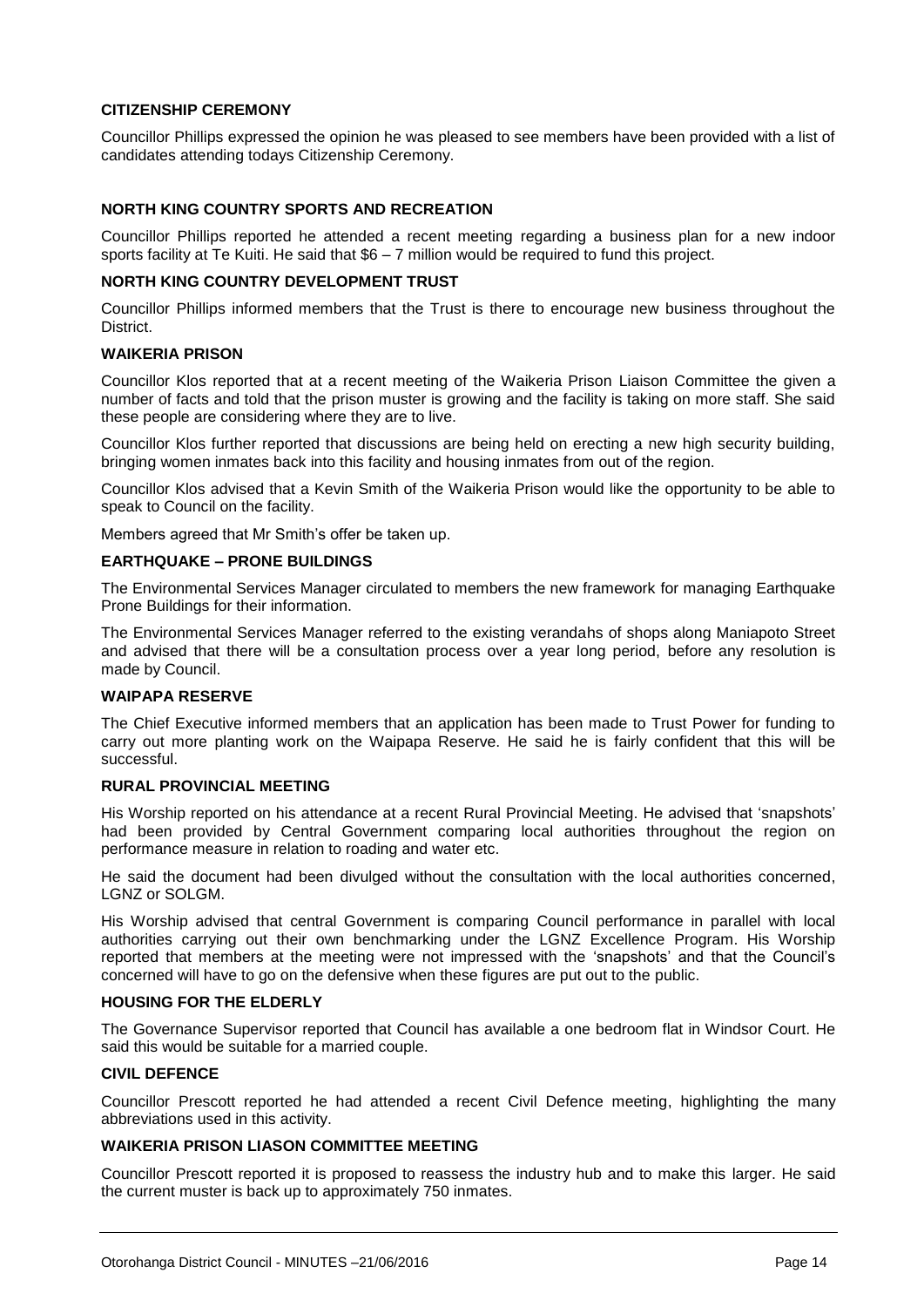#### **CREATIVE COMMUNITIES ASSESSMENT COMMITTEE**

Councillor Klos reported on a recent meeting of the Creative Communities Assessment Committee which was well attended and decisions made in respect to recent applications received.

Councillor Klos referred to a pilot scheme being introduced for the 2016 – 2017 year and said it is proposed to use the Council Chambers to bring various arts related people together in the community.

She said it is proposed that this event is held during September 2016.

Councillor Klos further advised it is proposed to create and promote a database of arts people throughout the District.

#### **RURAL INTERSECTION LIGHTING**

Councillor Klos referred to an item on Matters Referred recently where the Engineering Manager reported back on proposed street lighting for three major intersections within her ward.

She expressed the opinion that nothing will be carried out until there is blood on the ground.

Councillor Klos referred in particular to Lethridge Road and Seafund Road across State Highway 3 and the local camping ground.

#### **WAIPAPA RESERVE**

Councillor Klos reported that people engaged in releasing trees within the reserve are having to walk over human faeces to carry this out. She highlighted the fact that some form of ablution facility is required.

#### **WAIKATO DISTRICT HEALTH BOARD**

Councillor Klos reported that she has stepped down from representation on the Waikato District Health Board. She queried the poverty levels throughout this District. She asked whether there are any poor households that are unable to have power supplied due to financial reasons.

Councillor Klos suggested that members be kept informed of various Otorohanga District Activities such as the selling of the Honikiwi Property and key movements of Council Staff.

#### **WAIKERIA PRISON**

Members were informed that the Waikeria Prison Facility is taking on additional self-harm inmates where they have a specific unit available.

There is also a program available where inmates children are able to paint with their fathers.

Members were further informed that a 130 bed security unit is being planned.

#### **LIBRARY AREA LIGHTING**

His Worship referred to the lighting problem in the Library area and advised that Councils Engineering Manager looked into the matter and ascertained that it is a Lines Company Issue. His Worship advised that he would report back to members on this issue.

Councillor Williams undertook to have discussion with the Lines Company Operational Manager.

**PUBLIC EXCLUDED**

#### **His Worship / Cr Tindle**